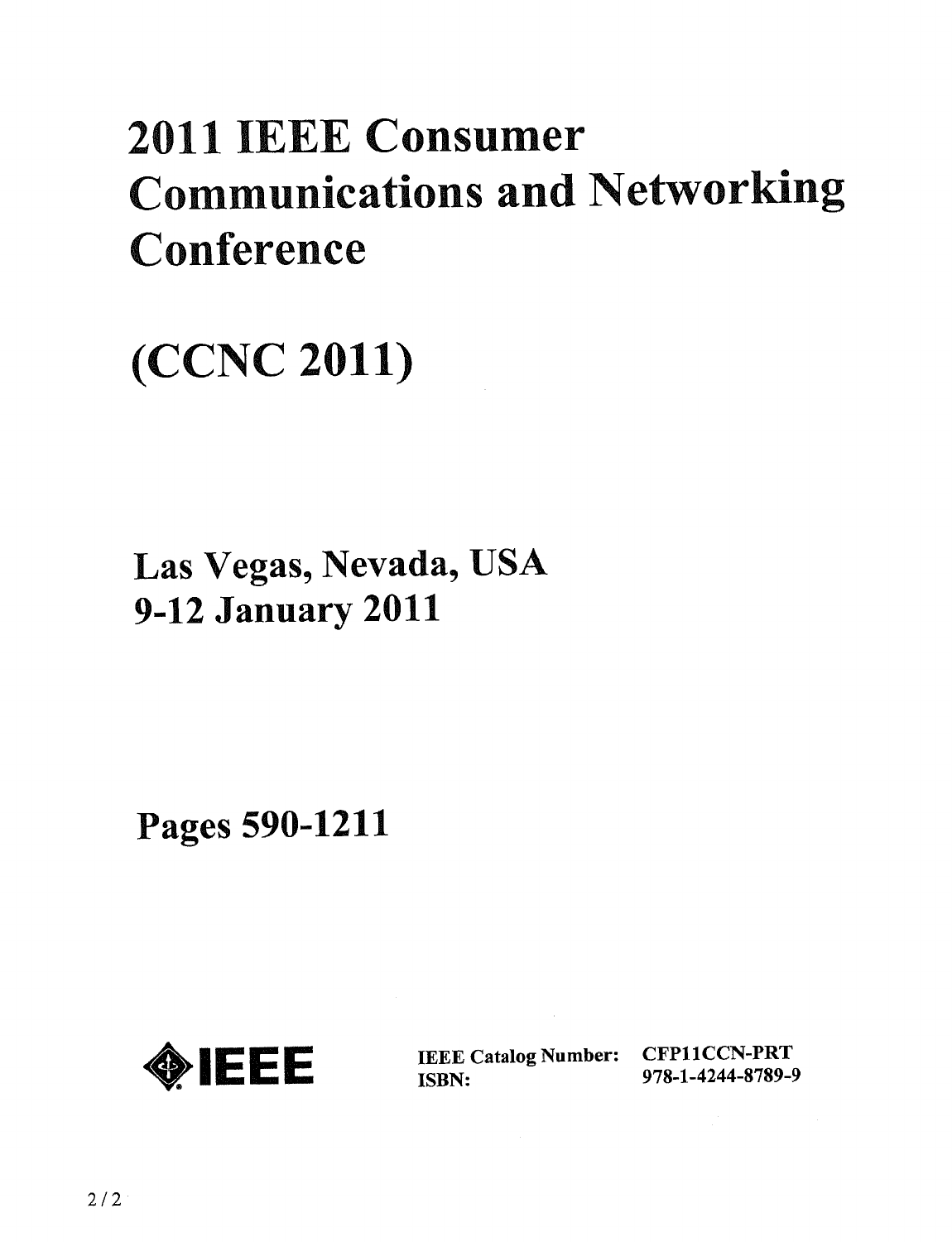Predictive Channel Access Scheme for Wireless Sensor Networks Using Received Signal Strength Statistics

Tolga Coplu (Istanbul Technical University, Turkey); Sema Oktug (Istanbul Technical University, Turkey) pp, 590-594

M2-2: Special Session IPTV and Multimedia CDN <sup>I</sup>

Video Coding for IPTV and Multimedia CDN

Improved Caching for HTTP-based Video on Demand Using Scalable Video Coding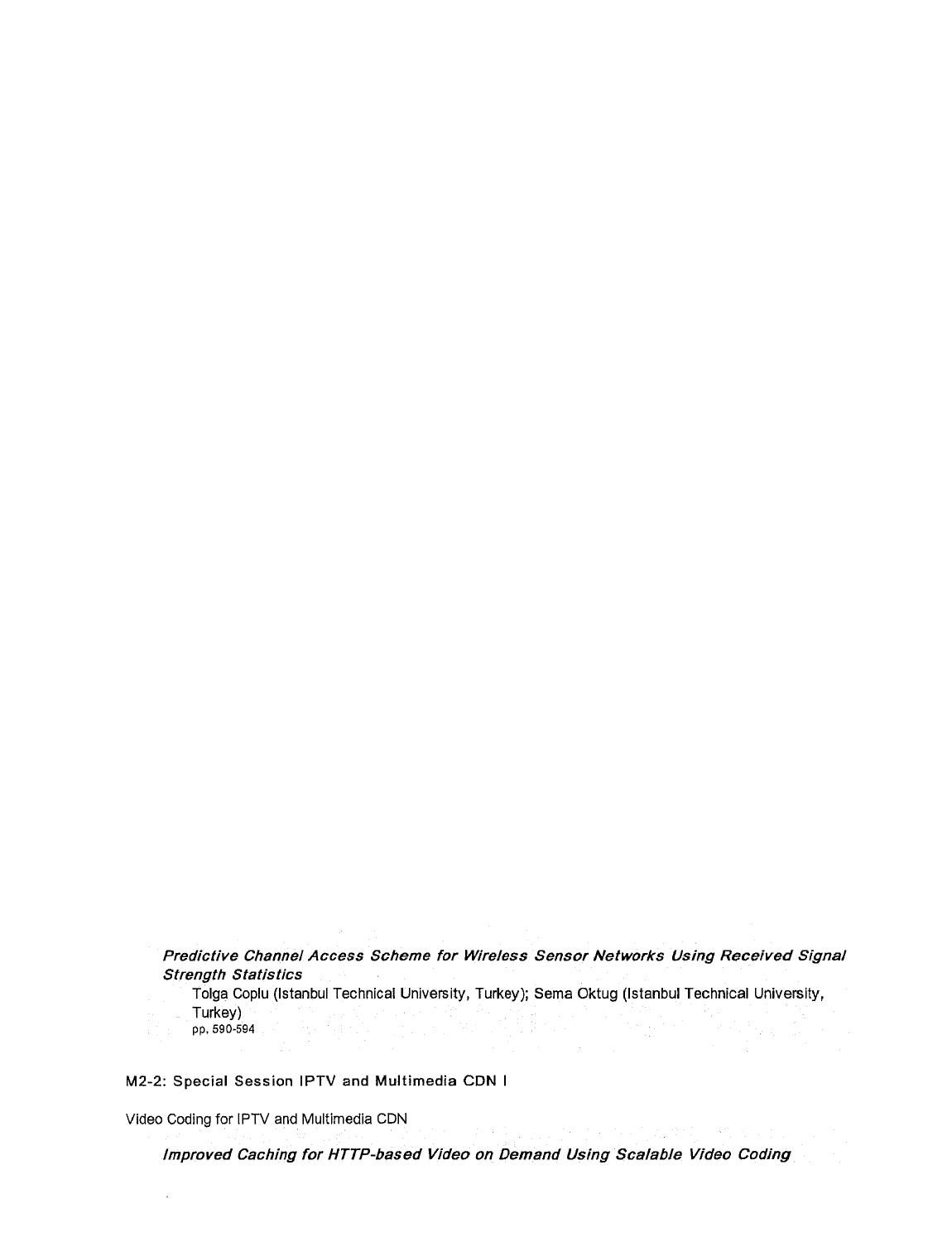Yago Sanchez (Fraunhofer Institute for Telecommunications - Heinrich-Hertz-lnstitute, Germany); Thomas Schieri (Fraunhofer HHI, Germany); Cornelius Hellge (Fraunhofer Institute for Telecommunications - Heinrich-Hertz-Institute, Germany); Thomas Wiegand (Fraunhofer Institute for Telecommunications - Heinrich-Hertz-lnstitute, Germany); Dohy Hong (INRIA-ENS, France); Danny De Vieeschauwer (Alcatel-Lucent, Belgium); Werner Van Leekwijck (Bell Labs Alcatel-Lucent, Belgium); Yannick Le Louedec (Orange, France) pp. 595-599

#### Adaptive Rate/ess Coding for IPTV Over a Mobile WiMAX Channel

Laith A Al-Jobouri (University of Essex, United Kingdom); Martin Fleury (University of Essex, United Kingdom); Mohammad Ghanbari (University of Essex, United Kingdom) pp. 600-604

# A Multipath Video Streaming Approach for SNR Scalable Video Coding (SVC) in Overlay Networks

Majd Ghareeb (INRIA, France); Adlen Ksentini (University of Rennes <sup>1</sup> / IRISA Lab, France); Cesar Viho (IRISA / INRIA Rennes, France) pp. 605-610

#### A Packet-loss Resilient Push Scheduling for Mesh Overlays

Anis Ouali (Khalifa University, UAE); Brigitte Kerhervé (Université du Québec à Montréal, Canada); Brigitte Jaumard (Concordia University, Canada) pp. 611-615

# A Cooperative Error Recovery Framework for IPTV Over WiMAX

Aytac Azgin (Georgia Institute of Technology, USA); Yucel Altunbasak (Georgia Institute of Technology, USA)

pp. 616-621

# Differentiated Chunk Scheduling for P2P Video-on-Demand System

Ubaid Abbasi (CNRS LaBRI Lab. - University of Bordeaux, France); Gaétan Simo (LaBRI France); Toufik Ahmed (University of Bordeaux-1 / CNRS-LaBRI, France) pp. 622-626

M2-1: Technology for Cellular Networks

# Improving the Autonomous Component Carrier Selection for Home eNodeBs in LTE-Advanced

Wei-chih Hong (National Taiwan University, Taiwan); Zsehong Tsai (National Taiwan University, Taiwan)

pp. 627-631

# An Efficient Downlink Packet Scheduling Algorithm in <sup>L</sup> TE-Advanced Systems with Carrier Aggregation

Yao-Liang Chung (National Taiwan University, Taiwan); Lih-Jong Jang (National Taiwan University, Taiwan); Zsehong Tsai (National Taiwan University, Taiwan) pp. 632-636

Low Peak to Average Power Ratio Turbo Block QPSK Coded OFDM

Yongjun Kwak (Harvard University, USA); Maryam Sabbaghian (Harvard University, USA); Besma Smida (Purdue University Calumet, USA); Vahid Tarokh (Harvard University, USA) pp. 637-641

# Effectiveness of Cell Outage Compensation in LTE Networks

Mehdi Amirijoo (Ericsson Research, Sweden); Ljupco Jorguseski (TNO Informationi and Communication Technology, The Netherlands); Remco Litjens (TNO Information and Communication Technology, The Netherlands); Renato Nascimento (TNO Information and Communication Technologies, The Netherlands) pp. 642-647

A Distributed Call Admission Control Scheme for QoS Provisioning in OFDMA System Chao Xue (Beijing University of Post and telecommunication, P.R. China); Wenjun Xu (Beijing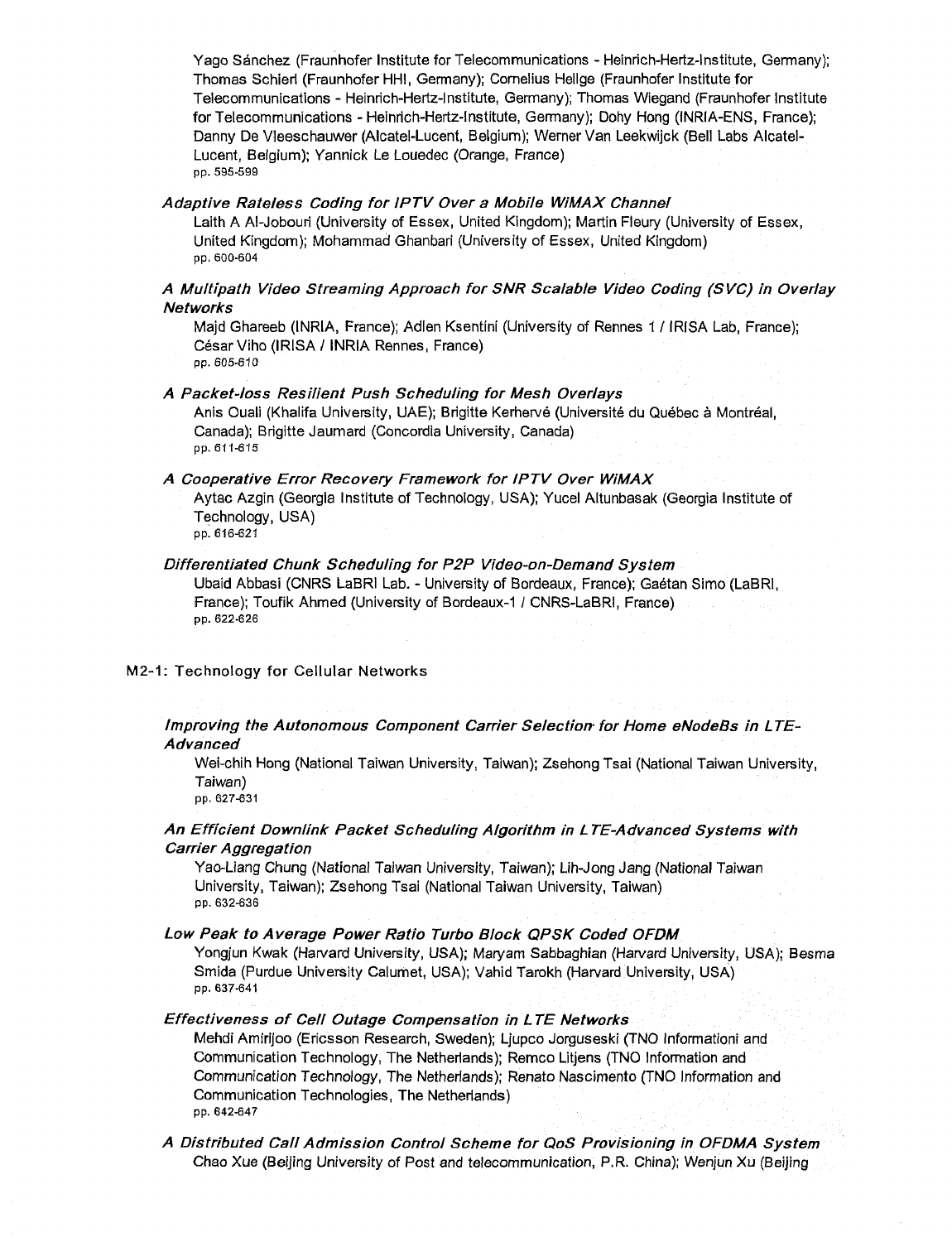University of Posts and Telecommunications, P.R. China); Zhiqiang He (Beijing University of Posts and Telecommunications, P.R. China); Kai Niu (Beijing University of Posts and Telecommunications, P.R. China) pp. 648-652

#### M2-5: Cognitive Radio Networks

Traffic Allocation Control Using Support Vector Machine in Heterogeneous Wireless Link **Aggregation** 

Kazuki Hashiguchi (Tokyo University of Science, Japan); Yousuke Kon (Tokyo University of Science, Japan); Mikio Hasegawa (Tokyo University of Science, Japan); Kentaro Ishizu (National Institute of Information and Communications Technology, Japan); Hiroshi Harada (National Institute of Information & Communications Technology (NICT), Japan) pp. 653-657

- Dynamic Spectrum Sharing for Cognitive Radio Networks Using Multiagent System Usama Mir (University of Technology, Troyes (UTT), France); Leila Merghem-Boulahia (UTT, France); Moez Esseghir (University of Technology of Troyes, France); Dominique Gaiti (University of Technology of Troyes, France) pp. 658-663
- Joint Optimization for Downlink Resource Allocation in Cognitive Radio Cellular Networks Wenqing Yao (Beijing University of Posts and Telecommunications, P.R. China); Ying Wang (Beijing University of Posts and Telecommunications, P.R. China); Tan Wang (Beijing University of Posts and Telecommunications, P.R. China) pp. 664-668
- Using Cognitive Radio Principles for Wireless Resource Management in Home Networking Elena Meshkova (RWTH Aachen University, Germany); Zhou Wang (European Microsoft Innovation Center, Germany); Jad Nasreddine (RWTH Aachen University, Germany); Daniel Denkovski (Ss. Cyril and Methodius University in Skopje, Macedonia); Krisakorn Rerkrai (RWTH Aachen University, Germany); Tim D Famham (Toshiba Research Europe Ltd., United Kingdom); Alain Gefflaut (European Microsoft Innovation Center, Germany); Liljana Gavrilovska (, Macedonia); Petri Mähönen (RWTH Aachen University, Germany) pp. 669-673

# MAC-PHY Interface Design and Implementation Based on PLB for Gbps Transmission System

Qing Zhang (Beijing University of Posts and Telecommunications, P.R. China); Guixia Kang (Beijing University of Posts and Telecommunications, P.R, China) pp. 674-678

M2-6: IJMultimedia & Entertainment Networking and Services(1)

# A Topology Adaptive Multicast Scheduling Scheme for QoS Guaranteed Multimedia Service

Kyungmin Kim (Yonsei University, Korea) pp. 679-680

A Novel Application of MSC-Pool in Mobile Communication Core Networks Yu Su (Northwestern Polytechnical University, P.R. China) pp. 681-682

Performance Improvement Method for ISDB-T Receiver Under Fast Fading Channel Tatsumi Uwai (Kyushu Institute of Technology, Japan); Nico Surantha (Kyushu Institute of Technology, Japan); Yuhei Nagao (Kyushu Institute of Technology, Japan); Masayuki Kurosaki (Kyusyu Institute of Technology, Japan); Hiroshi Ochi (Kyushu Institute of Technology, Japan) pp. 683-684

Monitoring Jitter and Packet Loss in VoIP Networks Using Speech Quality Features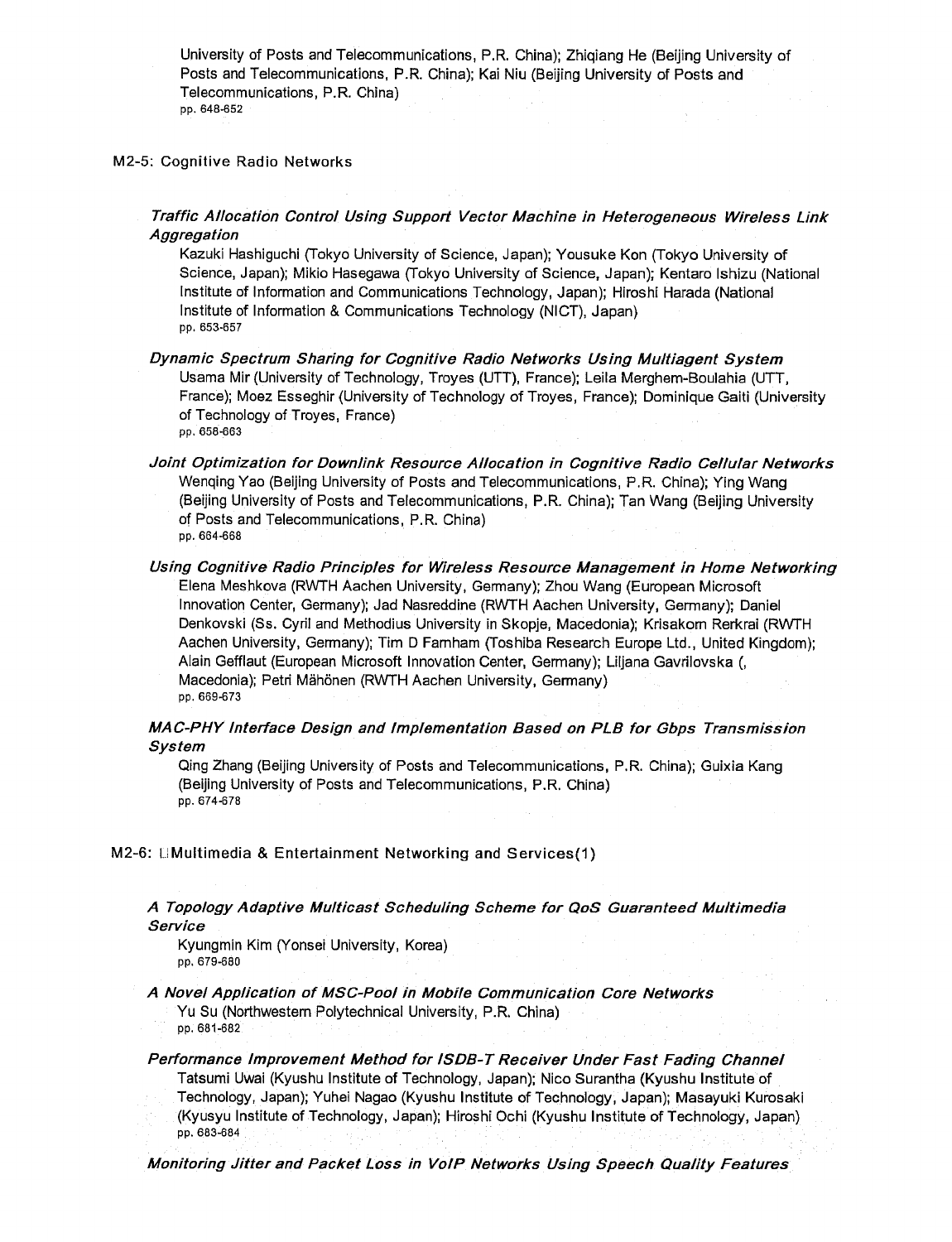Carlos Nocito (University of Miami, USA); Michael Scordilis (University of Miami, USA) pp. 685-686

Promoting Game Theory Techniques for Targeted Advertisements for Social TV Business Models

Oscar Bonastre (Miguel Hernandez University of Elche, Spain) pp. 687-688

Influence of the Distribution of TCRTP Multiplexed Flows on VoIP Conversation Quality Jose Saldana (University of Zaragoza, Spain); Jenifer Murillo (University of Zaragoza, Spain); Julian Fernandez-Navajas (University of Zaragoza, Spain); Jose Ruiz (University of Zaragoza, Spain); Eduardo Antonio Viruete Navarro (University of Zaragoza, Spain); Jose Aznar (University of Zaragoza, Spain) pp. 689-690

M2-7: **EMultimedia & Entertainment Networking and Services(2)** 

Exploiting Application-Layer Strategies for Improving BitTorrent Performance Over **MANETs** 

Nivia Cruz Quental (Universidade Federal de Pernambuco, Brazil); Paulo Andre da Silva Goncalves (Federal University of Pernambuco (UFPE), Brazil) pp. 691-692

#### A Channel-Based Key Management Protocol for IPTV Service

Lo Chi-Chun (National Chiao-Tung University, Taiwan); Chun-Chieh Huang (National Chiao Tung University, Taiwan); Meng-Ju Lee (National Chiao Tung University, Taiwan) pp. 693-694

#### A Unified Fast Channel Change Framework for IPTV Networks

Aytac Azgin (Georgia Institute of Technology, USA); Yucel Altunbasak (Georgia Institute of Technology, USA) pp. 695-696

#### Adaptive Multiresolution Modulation for Multimedia Traffic

Justin James (Prairie View A&M University, USA); Olusegun O. Odejide (Prairie View A&M University, USA); Annamalai Annamalai (Prairie View A&M University, USA) pp. 697-698

#### Shopping Search and the Semantic Web

Aravind M Canthadai (SmarTek21, USA) pp. 699-700

#### HDTV Over MIMO Wireless Transmission System

Masateru Matsuo (Kyushu Institute of Technology, Japan); Masayuki Kurosaki (Kyusyu Institute of Technology, Japan); Yuhei Nagao (Kyushu Institute of Technology, Japan); Sai Baiko (Rohm Co, Japan); Kuroki Yoshimitsu (Kurume national College of Technology, Japan); Akio Miyazaki (Kyushu Sangyou University, Japan); Hiroshi Ochi (Kyushu Institute of Technology, Japan) pp. 701-702

#### SmartMobiMine: Smart Mobile Data Mining Techniques to Support 4G Mobile Networks Sherif S Rashad (Morehead State University, USA); Joshua G. Bradley (Morehead State University, USA) pp. 703-704

ina matatan

# M3-3: Performance and Resource Management

#### BitTorrent's Dilemma: Enhancing Reciprocity or Reducing Inequity

Adele Lu Jia (Delft University of Technology, The Netherlands); Lucia D'Acunto (Delft University of Technology, The Netherlands); Michel Meulpolder (Delft University of Technology, The Netherlands); Johan A. Pouwelse (Delft University of Technology, The Netherlands); Dick Epema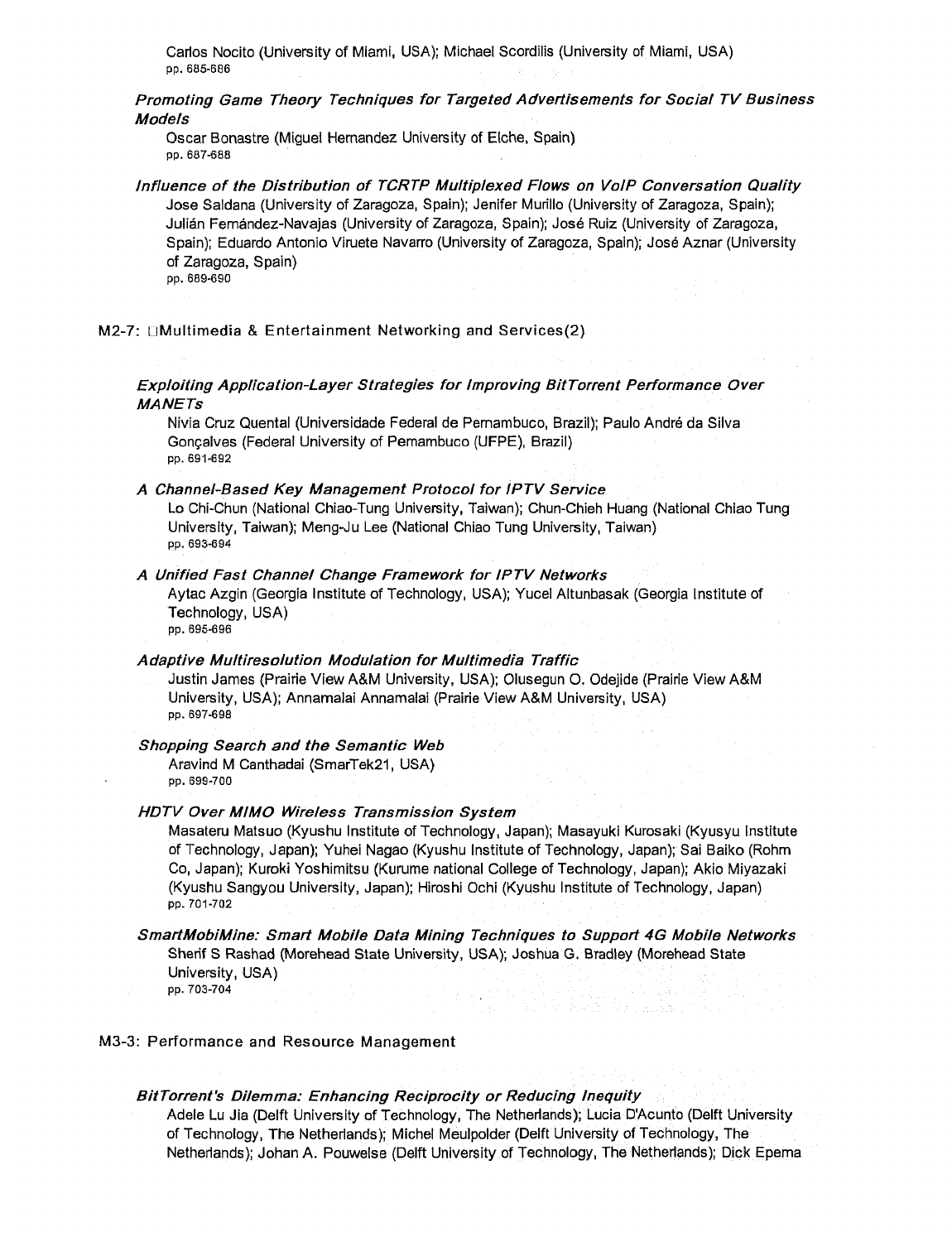(Delft University of Technology, The Netherlands) pp. 705-709

Towards Strategic Resource Allocation in Overlay Networks Based on Monopoly Auction Mechanism

Mohammad Hossein Rezvani (Iran University of Science and Technology, Iran); Morteza Analoui (IUST, Iran) pp. 710-714

Energy-Efficient BitTorrent Downloads to Mobile Phones Through Memory-Limited Proxies Imre Kelenyi (Budapest University of Technology and Economics, Hungary); Akos Ludanyi (Budapest University of Technology and Economics, Hungary); Jukka K. Nurminen (Aalto University, Finland) pp. 715-719

Quality-aware Membership Management for Layered Peer-to-Peer Streaming Anh Tuan Nguyen (University of Oslo, Norway); Frank Eliassen (University of Oslo, Norway); Michael Welzl (University of Oslo, Norway) pp. 720-724

Performance Evaluation of Peer-Assisted Content Distribution

Ryoichi Kawahara (NTT Service Integration Laboratories, Japan); Noriaki Kamiyama (NTT Service Integration Laboratories, Japan); Tatsuya Mori (NTT, Japan); Haruhisa Hasegawa (NTT, Japan) pp. 725-729

M3-4: Security and Reliablity

Quality-based Event Reliability Protocol in Wireless Sensor Networks Hosung Park (Chungnam National University, Korea); Jeongcheol Lee (Chungnam National University, Korea); Seungmin Oh (Chungnam National University, Korea); Yongbin Yim (Chungnam National University, Korea); Sang-Ha Kim (Chungnam National University, Korea) pp. 730-734

Adaptive Fault Detection Approaches for Dynamic Mobile Networks Dingxiang Liu (University of North Carolina at Charlotte, USA); Jamie Payton (University of North Carolina at Charlotte, USA)

pp. 735-739

Reliable Continuous Objects Detection Algorithm in Wireless Sensor Networks Ki-Dong Nam (ETRI, Korea); Soochang Park (Chungnam National University, Korea) pp. 740-744

One-way-linkable Blind Signature Security Architecture for VANET Baber Aslam (University of Central Florida, USA); Cliff Zou (University of Central Florida, USA) pp. 745-750

A CP: Anonymous Communication Protocol for Wireless Sensor Networks Pengjun Pan (University of Texas at San Antonio, USA); Rajendra V Boppana (University of Texas at San Antonio, USA) pp. 751-755

M3-2: Special Session IPTV and Multimedia CDN II

IPTV and Multimedia CDN Systems

End-to-End Video Degradation in Multihop Networks Kenneth Kerpez (Telcordia Technologies, USA) pp. 756-760

Blocking Probability in <sup>a</sup> Caching Hierarchy Network

Yue Lu (Delft University of Technology, The Netherlands); Fernando A. Kuipers (Delft University of Technology, The Netherlands); Frank den Hartog (TNO, The Netherlands); Piet Van Mieghem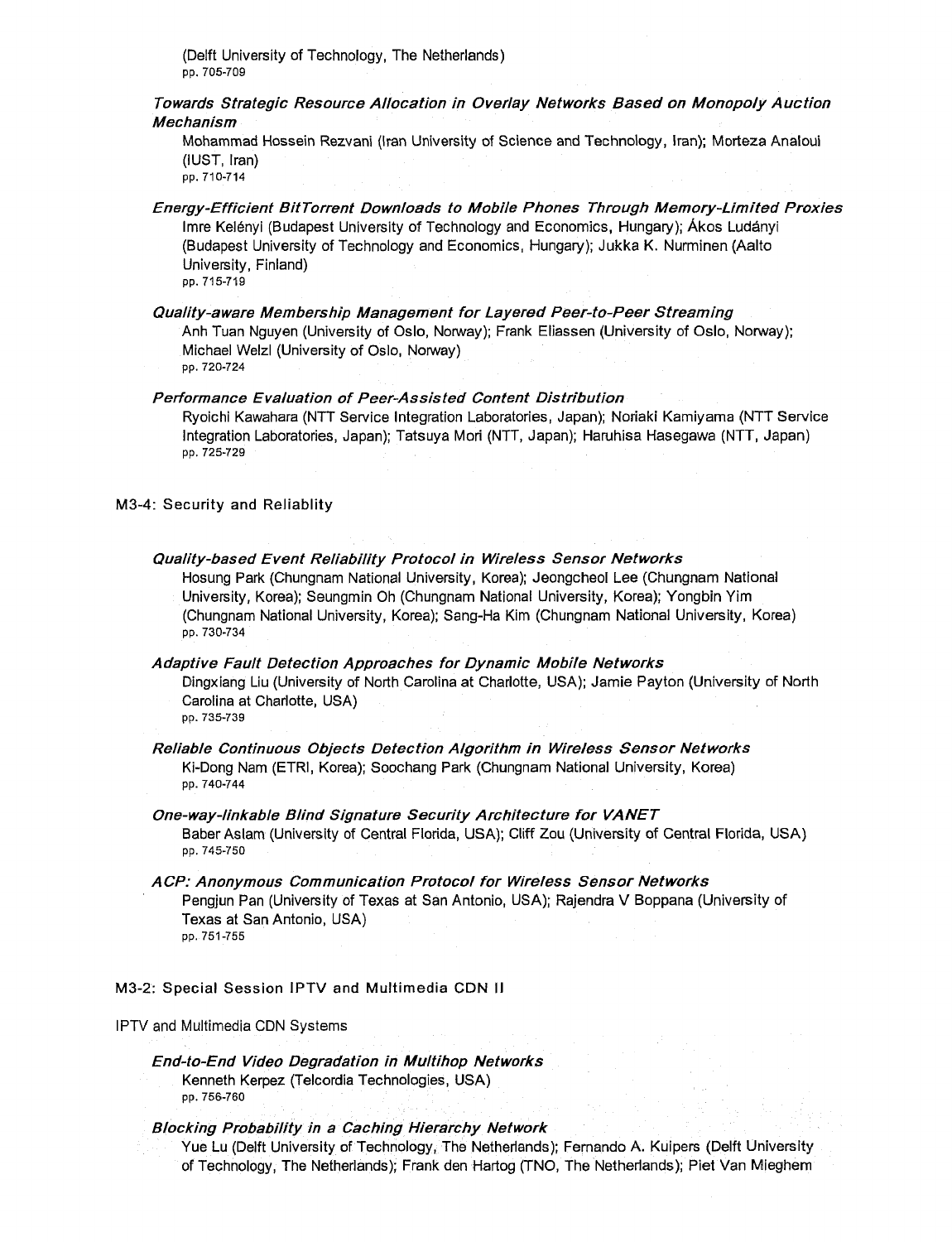(Delft University of Technology, The Netherlands) pp. 761-765

#### Gradual Tune-in Pictures for Fast Channel Change

Ulf Jennehag (Mid Sweden University, Sweden); Stefan Dohla (Fraunhofer IIS, Germany); Harald Fuchs (Fraunhofer IIS, Germany); Herbert Thoma (Fraunhofer IIS, Germany) pp. 766-770

# Optimal Routing and Bandwidth Provisioning for Survivable IPTV Multicasting Using Network Coding

Steven S. W. Lee (National Chung Cheng University, Taiwan); Alice Chen (ITRI, Taiwan); Po-Kai Tseng (Academia Sinica, Taiwan) pp. 771-775

#### Network-aware Streaming Services Delivery Over ISP-driven P2P Networks

Mubashar Mushtaq (Quaid-i-Azam University, Pakistan); Toufik Ahmed (University of Bordeaux-1 / CNRS-LaBRI, France)

pp. 776-780

#### M3-1: Energy efficient Wireless Networks

#### Minimum Energy Cost Reliable Routing in Ad Hoc Wireless Networks

Javad Vazifehdan (Delft University of Technology, The Netherlands); R Venkatesha Prasad (TU Delft - Delft University of Technology, The Netherlands) pp. 781-786

#### Green Operation of Multi-Band Wireless LAN in 60 GHz and 2.4/5 GHz

Harkirat Singh (Samsung Electronics, USA); Julan Hsu (Samsung Electronics, USA); Lochan Verma (Samsung Electronics, Korea); Scott Seongwook Lee (DM R&D Center of Samsung Electronics, Korea); Chiu Ngo (Samsung, USA) pp. 787-792

# Energy Efficient Cooperative Communication for Sensor Networks: A Cross-Layer Approach

YongRui Chen (Graduate University of Chinese Academy of Sciences, P.R. China) pp. 793-797

# Power Control Schemes for Spectrum Sharing Based on Capacity Conservation Ratio in Rayleigh Fading Channel

Kei Inage (The University of Electro-Communications, Japan); Takeo Fujii (The University of Electro-Communications, Japan); Kazushi Muraoka (NEC Corporation, Japan); Masayuki Ariyoshi (NEC, Japan) pp. 798-802

#### Green Diffusion: Data Dissemination in Sensor Networks Using Solar Power

Amjad Abu-Baker (New Mexico State University, USA); Hong Huang (New Mexico State University, USA); Eric Johnson (NMSU, USA); Satyajayant Misra (New Mexico State University, USA) pp. 803-807

#### M3-6: Smart Spaces and Personal Area Networks

Development of the On-the-Fly Ontology Matching Model for Smart Spaces Alexander Smirnov (SPIIRAS, Russia); Alexey Kashevnik (SPIIRAS, Russia); Nikolay Shilov (SPIIRAS, Russia); Sergey |. Balandin (FRUCT Oy, Finland); Ian Oliver (Nokia Research Center, Finland); Sergey Boldyrev (Nokia, Finland) pp. 808-809

Joining Method of Mobile Nodes Using Hysteresis Features in Personal Area Networks Jae-Hyung Lee (Kumoh National Institute of Technology, Korea); Dong Sung Kim (Kumoh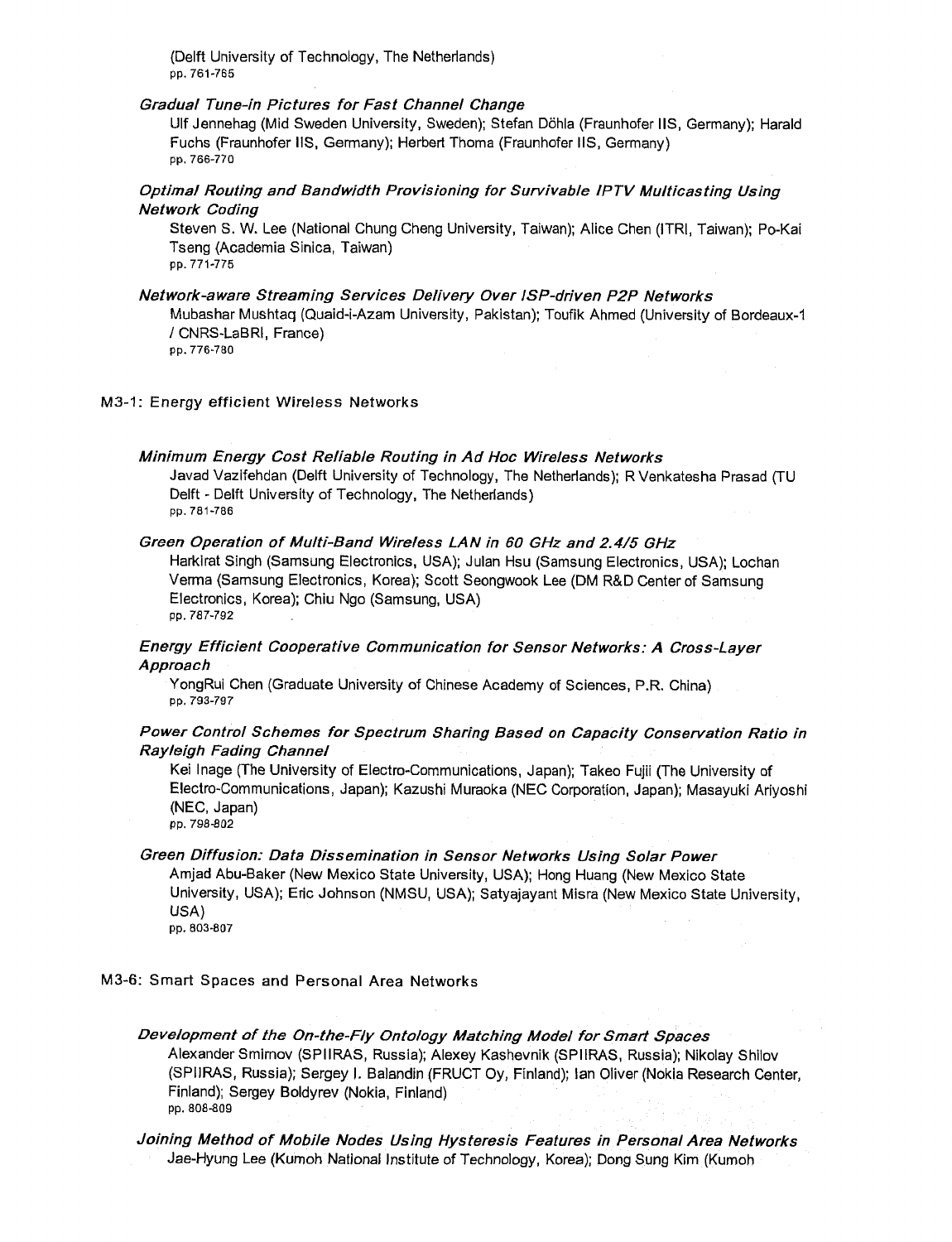National Institute of Technology, Korea) pp. 810-811

# On the Ergodic Capacity of Cooperative Analog Relaying with Source Adaptive Transmission Policies

Annamalai Annamalai (Prairie View A&M University, USA); Bhuvan C Modi (Prairie View A & M University, USA); Ramesh Palat (Qualcomm, USA)

pp. 812-813

#### Optimal Roadside Units Placement Along Highways

Baber Aslam (University of Central Florida, USA); Cliff Zou (University of Central Florida, USA) pp. 814-815

#### Using TCAM Efficiently for IP Route Lookup

Yan Sun (Washington State University, USA); Min Sik Kim (Washington State University, USA) pp. 816-817

#### V2Eye: Enhancement of Visual Perception From V2V Communication

Michael Bauer (University of Western Ontario, Canada); Kyle Charbonneau (The University of Western Ontario, Canada); Steven Beauchemin (University of Western Ontario, Canada) pp. 818-819

# A Location Aware Virtual Infrastructure for VANETs

Yu Chen (State University of New York - Binghamton, USA); Wei-Shinn Ku (Auburn University, USA); Chih-Jye Wang (Auburn University, USA) pp. 820-821

#### Demo: IEEE CCNC Demonstrations

#### HEMS Toolkit: A Toolkit for Constructing a Home Energy Management System Tomoki Yoshihisa (Osaka University, Japan); Naotaka Fujita (Kobe University, Japan); Masahiko Tsukamoto (Kobe University, Japan) pp. 822-823

# An Open Platform for Distributed, Scalable and Adaptive Interactive Applications for CE Devices

Vlad Stirbu (Nokia, Finland); Tapani Leppanen (Nokia, Finland) pp. 824-825

## Demonstration of Synchronized Information-Sharing Method on Web

Shunsuke Kurumatani (NTT, Japan); Masashi Toyama (Nippon Telegraph and Telephone Corporation, Japan); Yoshiko Sueda (NTT, Japan); Eric Y. Chen (NTT Corporation, Japan) pp. 826-827

# Real-Time Probing of End-to-End Capacity and Available Bandwidth in Heterogeneous Local Networks

Archi Delphinanto (Eindhoven University of Technology, The Netherlands); Ton Koonen (COBRA, Eindhoven University of Technology, The Netherlands); Shuang Zhang (TNO Information and Communication Technology, The Netherlands); Frank den Hartog (TNO, The Netherlands) pp. 828-829

# Convergent Identity: Seamless OPENID Services for 3G Dongles Using SSL Enabled USIM Smart Cards

Pascal Urien (ENST, Paris, France) pp. 830-831

# Demonstration of Smart u-Learning System

Jinhong Yang (Korea Advanced Institute of Science and Technology, Korea); Seokhyun Song (Korea Advanced Institute of Science and Technology, Korea); Sanghong An (KAIST, Korea); Hyeontaek Oh (Korea Advanced Institute of Science and Technology, Korea); Dongwoo Kim (Korea Advanced Institute of Science and Technology, Korea); Jun Kyun Choi (KAIST, Korea) pp. 832-833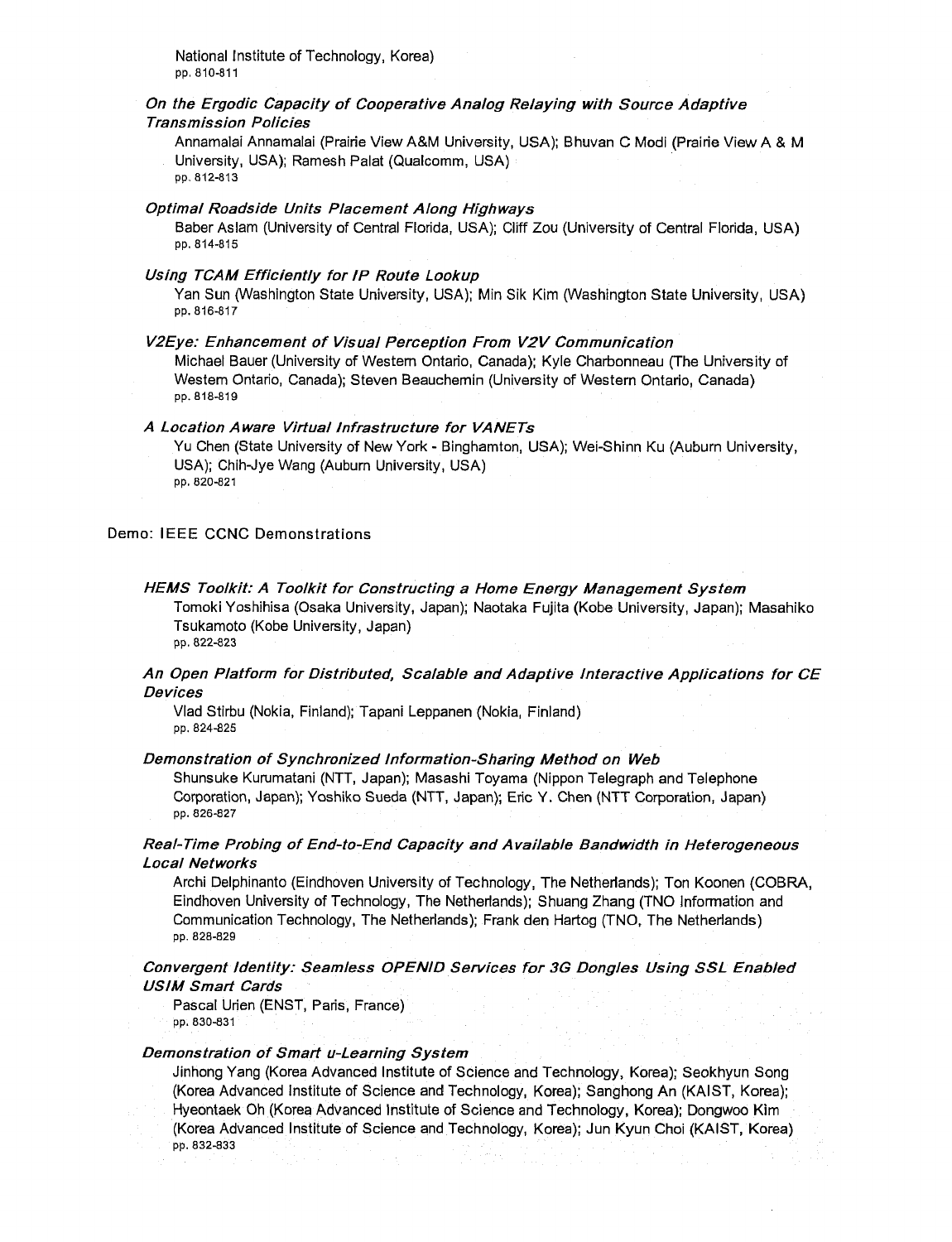# User-friendly Digital Watermark Extraction Using Semi-transparent Image Mitsuo Okada (Kyoto University, Japan); Sakito Matsuyama (Mutech Trail Inc., Japan); Yoshinori Hara (Graduate School of Management, Kyoto University, Japan) pp. 834-835

# Evidence Collection From Car Black Boxes Using Smartphones

ChulWha Hong (Soongsil University, Korea); Truong Le (Soongsil University, Korea); Kangsuk Chae (Soongsil University, Korea); Souhwan Jung (Soongsil University, Korea) pp. 836-837

# Visualization and Control System for Wireless Network Using Augmented Reality **Technology**

Hideki Shimada (Doshisha University, Japan); Naoya Sakamoto (Tohoku University, Japan); Ryota Ayaki (Doshisha University, Japan); Kenya Sato (Doshisha University, Japan) pp. 638-839

# Wireless Sensor Network Based on OCDMA for Closed Environments

Enrique Poves (Universidad Politecnica de Madrid, Spain); Jesus A Martin-Gonzalez (Universidad de Burgos, Spain); Guillermo Campo-Jimenez (Universidad Politecnica de Madrid, Spain); Francisco <sup>J</sup> Lopez-Hernandez (Universidad Politecnica de Madrid, Spain) pp. 840-841

Estimation of Energy Consumption in Wireless Sensor Networks Using TinyOS 2.X Stefano Abbate (IMT Institute for advanced studies Lucca, Italy); Marco Avvenuti (University of Pisa, Italy); Alessio Vecchio (University of Pisa, Italy) pp. 842-843

# Power Routing Switches Toward Energy-on-Demand Home Networking

Tomoki Shibata (Kyoto University, Japan); Kazumi Sakai (Kyoto University, Japan); Yasuo Okabe (Kyoto University, Japan)

pp. 844-845

# Adaptive Network Services on Advanced Relay Nodes

Masayoshi Shimamura (Kyushu Institute of Technology, Japan); Takeshi Ikenaga (Kyushu Institute of Technology, Japan); Masato Tsuru (Kyushu Institute of Technology, Japan) pp. 846-847

Communication Trials for Self-Mutual Help on the Emergency Situations in e-ARK Atsuo Inomata (NARA Institute of Science and Technology, Japan); Hironobu Suzuki (Hironobu SUZUKI Office, Inc., Japan); Yoshiaki Kitaguchi (Information Medeia Center, Kanazawa University, Japan); Hiroyuki Ohno (Kanazawa University, Japan) pp. 848-849

# Tuesday, January 11

T1-3: Situated Communications and Advanced Software

- An Ontology-based Reasoning Approach Towards Energy-Aware Smart Homes Yun-Gyung Cheong (Samsung Electronics, Korea); YeoJin Kim (Samsung Electronics, Korea); Seung Yeol Yoo (Samsung Electronics, Korea); Hosub Lee (Samsung Electronics, Korea); Sunjae Lee (Samsung Electronics, Korea); Seungchul Chae (Samsung Electronics, Korea); Hyun-Jin Choi (Samsung Electronics, Korea) pp. 850-854
- A Real Time Traffic Light Control Scheme for Reducing Vehicles C02 Emissions Chunxiao LI (Waseda University, Japan); Shigeru Shimamoto (Waseda University, Japan) pp. 855-859
- A Wearable and Flexible Bracelet Computer for On-Body Sensing Lawrence Cheng (University College London, United Kingdom) pp. 860-864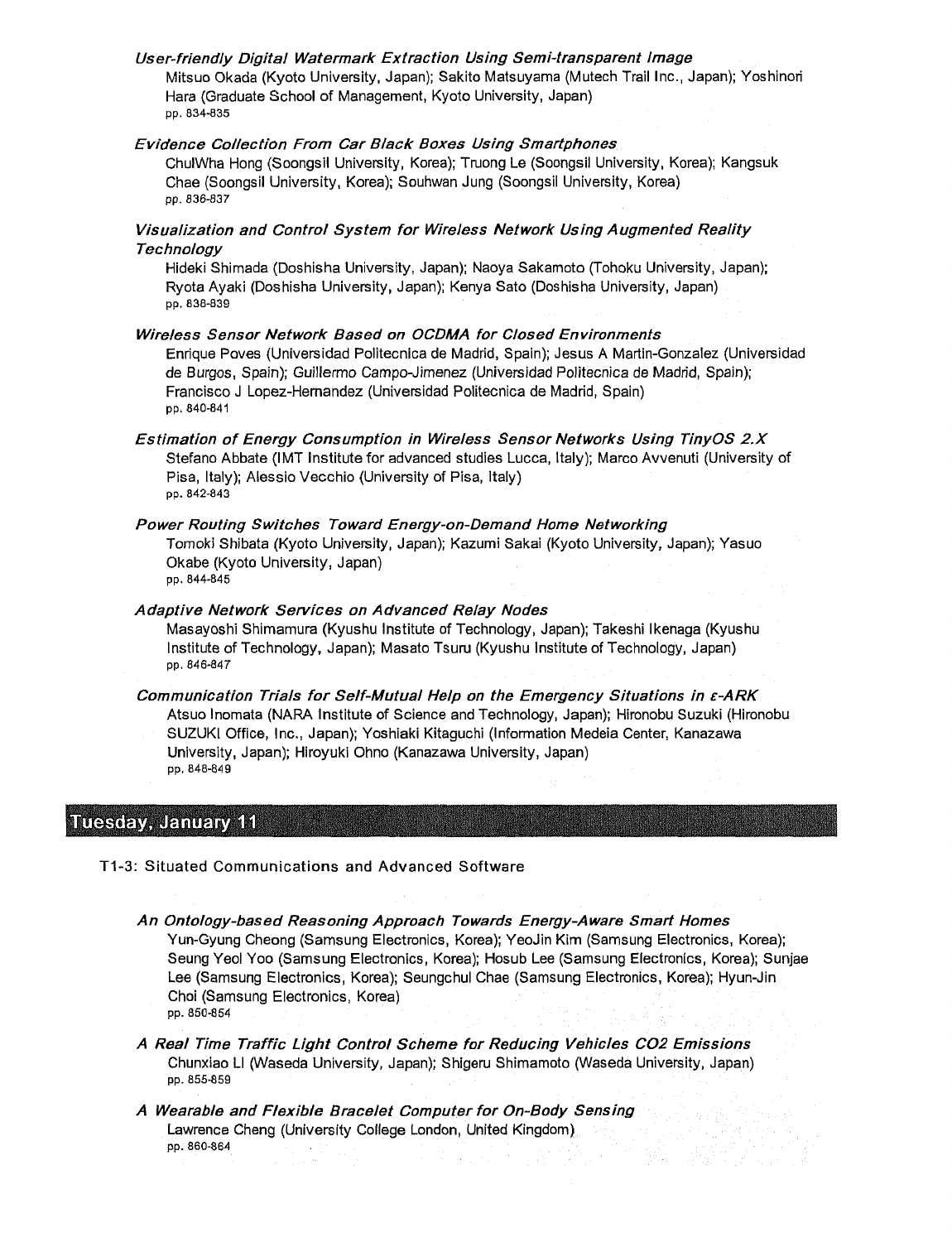# Scene Text Recognition System Using Multigrain Parallelism

Heejin Chung (Samsung Electronics, Korea); Kue-Hwan Sihn (Samsung Electronics, Korea); Sooncheol Hong (Samsung Electronics, Korea); HyoJung Song (Samsung Electronics Co., Ltd., Korea); Donggun Kim (Samsung Electronics, Korea) pp. 865-869

#### T1-4: Multimedia & Entertainment Networking and Services II

#### Novel Implementations

# High-Quality P2P Video Streaming System Considering the Cooperation of Constitution Information and Delivery Status

Yohei Okamoto (Osaka Prefecture University, Japan); Yosuke Tanigawa (Osaka Prefecture University, Japan); Hideki Tode (Osaka Prefecture University, Japan) pp. 870-874

#### Synchronized Multimedia Streaming on the /Phone Platform with Network Coding

Peter Vingelmann (Budapest University of Technology and Economics, Hungary); Frank H.P. Fitzek (Aalborg University, Denmark); Morten Videbaek Pedersen (Aalborg University, Denmark); Janus Heide (Aalborg University, Denmark); Hassan Charaf (Budapest University of Technology and Economics, Hungary)

#### pp. 875-879

# Context-Aware Distributed Multimedia Provisioning Based on Anycast Model Towards Future Media Internet

Soraya Ait Chellouche (University of Bordeaux, France); Daniel Negru (University of Bordeaux, France); Eugen Borcoci (University POLITEHNICA of Bucharest (CCSRST), Romania); Eric LeBars (Thomson Grass Valley, France) pp. 880-885

# Adaptive Packet Recovery Method Based on Recovery Priority for High Quality Video Streaming Service Infrastructure

Aklhiro Fujimoto (Osaka University, Japan); Yusuke Hirota (Osaka University, Japan); Hideki Tode (Osaka Prefecture University, Japan); Koso Murakami (Osaka University, Japan) pp. 886-890

On the Energy Efficiency of Proxy-Based Traffic Shaping for Mobile Audio Streaming Mohammad A. Hoque (Aalto University School of Science and Technology, Finland); Matti Siekkinen (Aalto University, Finland); Jukka K. Nurminen (Aalto University, Finland) pp. 891-895

#### T1-5: Content Protection

# An Efficient Key Management Scheme for Segment-based Document Protection

Dongyang Xu (Peking University, P.R. China); Zhi Tang (Institute of Computer Science and Technology, Peking University, P.R. China); YinYan Yu (Institute of Computer Science and Technology, Peking University, P.R. China) pp. 896-900

#### A Batch Rekeying Time Decision Algorithm for IPTV Systems

Sangho Lee (Pohang University of Science and Technology (POSTECH), Korea); Jong Kim (POSTECH, Korea) pp. 901-905

# Are There Good Reasons for Protecting Mobile Phones with Hypervisors ?

Christian Gehrmann (Swedish Institute of Computer Science, Sweden); Heradon Douglas (SICS, Sweden); Dennis K. Nilsson (Chalmers University of Technology, Sweden) pp. 906-911

# Content Usage Tracking in Superdistribution

Di Ma (University of Michigan-Dearborn, USA)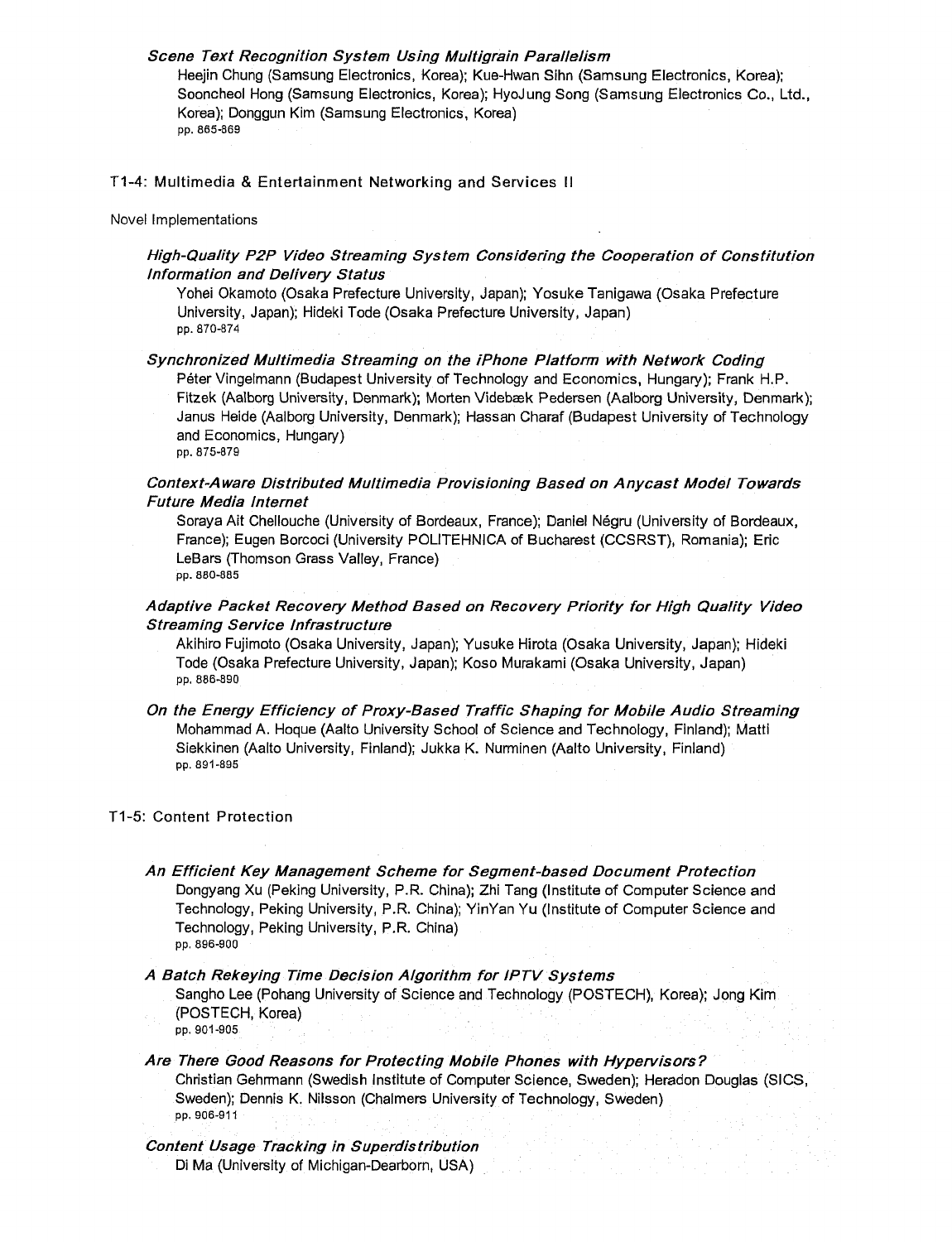#### T1-2: Special Session on Location Aware Technologies and Applications on Smartphones

- Wi-Fi Assistance to SUPL-based Assisted~GPS Simulators for Indoor Positioning Mohanapriya Chittoor Sundaramurthy (University of Texas at San Antonio, USA); Sandesh N Chayapathy (University of Texas at San Antonio, USA); Abhinav Kumar (University of Texas at San Antonio, USA); David Akopian (The University of Texas at San Antonio, USA) pp, 918-922
- An Adaptive User Interface Based on Spatiotemporal Structure Learning Hosub Lee (Samsung Electronics, Korea); Youngsang Choi (Samsung Electronics, Korea); YeoJin Kim (Samsung Electronics, Korea) pp. 923-927

# QR-Maps: An Efficient Tool for Indoor User Location Based on QR-Codes and Google Maps

Enrique Costa-Montenegro (University of Vigo, Spain); Francisco Gonzalez-Castano (Universidad de Vigo, Spain); David Conde-Lagoa (University of Vigo, Spain); Belen Barragans-Martinez (Centra Universitario de la Defensa, Escuela Naval Militar, Marfn, Spain) pp. 928-932

Indoor Localization for Wi-Fi Devices by Cross-Monitoring AP and Weighted Triangulation Yong Cheol Kim (University of Seoul, Korea); Bumgon Kim (University of Seoul, Korea); Wonsun Bong (University of Seoul, Korea) pp. 933-936

# Energy Measurements Campaign for Positioning Methods on State-of-the-Art

# **Smartphones**

Julien Eberle (EPFL - Lausanne, Switzerland); Gian Paolo Perrucci (Nokia Research Center, Switzerland) pp. 937-941

T1-1: Technology for Wireless Home Networks

#### Joint Rate and Fragment Size Adaptation in IEEE 802.11n Wireless LANs

Minho Kim (Seoul National University, Seoul, Korea); Chong-Ho Choi (Seoul National University, Korea)

pp. 942-947

#### Robust Client-Based Wi-Fi Topology Discovery

Pantelis A. Frangoudis (Athens University of Economics and Business, Greece); Dimitrios Zografos (Athens University of Economics and Business, Greece); George C. Polyzos (Athens University of Economics and Business, Greece) pp. 948-952

Game Theory Based H Infinity Filter Approach for Estimating the Number of Competing Terminals in IEEE 802.11 Networks

- Hyeyoung Choi (Sogang University, Korea); Jaechan Lim (Sogang University, Korea); Daehyoung Hong (Sogang University, Korea) pp. 953-957
- Position Based Access Scheme for Indoor Optical Wireless Communication Systems Wasinee Noonpakdee (Waseda University, Japan); Jiang Liu (Waseda University, Japan); Shigeru Shimamoto (Waseda University, Japan) pp. 958-962

T1-6: Wireless Consumer Communications and Networking(l)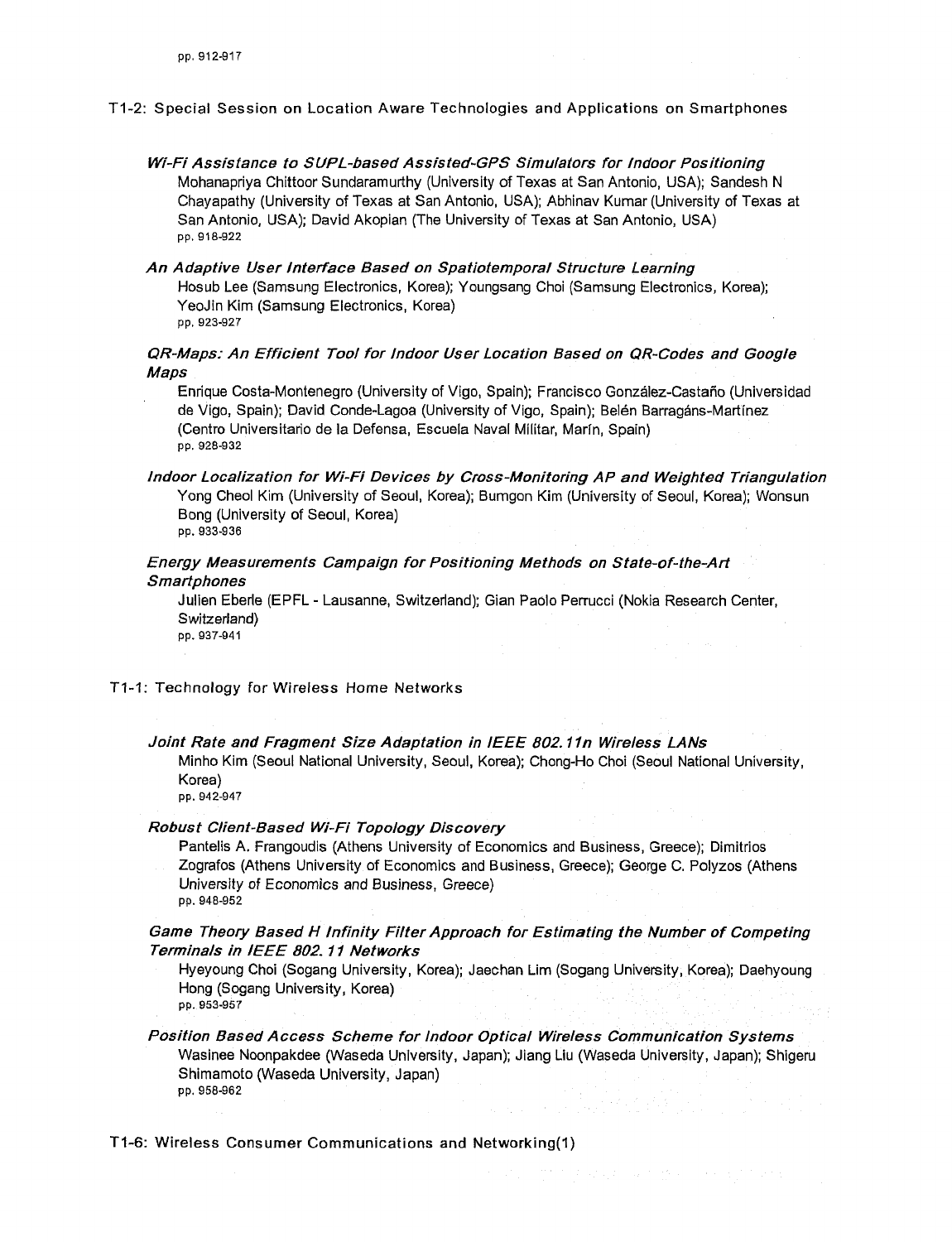A Successful VISION: Video-oriented UWB Based Intelligent Ubiquitous Sensing Luigi Pomante (University of L'Aquila, Italy) pp. 963-964

#### An Extended Framework for WSN Applications

Luigi Pomante (University of L'Aquila, Italy); Antonio Spinosi (University of L'Aquila, Italy); Mohammad Mozumdar (University of California, Berkeley, USA); Stefano Olivieri (MathWorks, Italy); Luciano Lavagno (Politecnico di Torino, Italy) pp. 965-966

#### On Self-Configuration of Sensor Network Services

Mukaddim Pathan (CSIRO ICT Center, Australia); Kerry Taylor (CSIRO, Australia); Michael Compton (CSIRO, Australia)

pp. 967-968

#### Contents-Aware Multicast in Rate Adaptive Wireless Networks

Gwangwoo Park (Korea University, Korea); Janghee Lee (Korea University, Korea); Seongyeol Yang (Korea University, Korea); Sangheon Pack (Korea University, Korea) pp. 969-970

# Cross-layer Optimization for A-MPDU with HT-immediate Block Acknowledgement in Non competitive Channel Environment

Kaijie Zhou (SANYO Electric Co., Ltd., Japan); Akiomi Kunisa (SANYO Electric Co., Ltd., Japan) pp. 971-972

# Effect of Channel Estimation Error on Performance of Physical Layer Network Coding Keyvan Yasami (University of Maine, USA); Ali Abedi (University of Maine, USA) pp. 973-974

# T1-7: Wireless Consumer Communications and Networking(2)

#### Multi-channel MAC Protocol for QoS Support in Ad-hoc Network

Kyung-Seop Shin (Korea Advanced Institute of Science and Technology, Korea); Se-Young Yun (Korea Advanced Institute of Science and Technology, Korea); Dong-Ho Cho (Korea Advanced Institute of Science and Technology, Korea) pp. 975-976

# QoS Control for Wireless LAN Using Receiving Opportunity Control Based on Token Bucket Filter

Takuma Takase (Chiba University, Japan); Nobuyoshi Komuro (Chiba University, Japan); Shiro Sakata (Chiba University, Japan); Shigeo Shioda (Chiba University, Japan); Tutomu Murase (NEC Corporation, Japan) pp. 977-978

## Dynamic Channel Bundling in 802.11a Based Media-Transport Mesh Networks

Christian Köbel (University of Applied Sciences FH Giessen-Friedberg, Germany); Walter Baluja Garcia (ISPJAE, Cuba); Joachim Habermann (University of Applied Sciences Giessen-Friedberg, Germany); Nico Bayer (Deutsche Telekom Laboratories, Germany); Dmitry Sivchenko (Deutsche Telekom Laboratories, Germany)

pp. 979-980

Netlnf Mobile Node Architecture and Mobility Management Based on LISP Mobile Node Muhammad Shoaib Saleem (Telecom & Management Sud Paris, Evry, France, France); Eric Renault (TELECOM & Management SudParis (ex GET-INT), France); Djamal Zeghlache (Institut TELECOM, TELECOM SudParis, France) pp. 981-982

# Stochastic Modeling and Performance Evaluation of Dual Radio Wireless Sensor Node **Architecture**

Amana Arshad (University of Engineering and Technology Lahore, Pakistan); Muhammad Tahir (University of Engineering and Technology Lahore, Pakistan)

pp. 983-984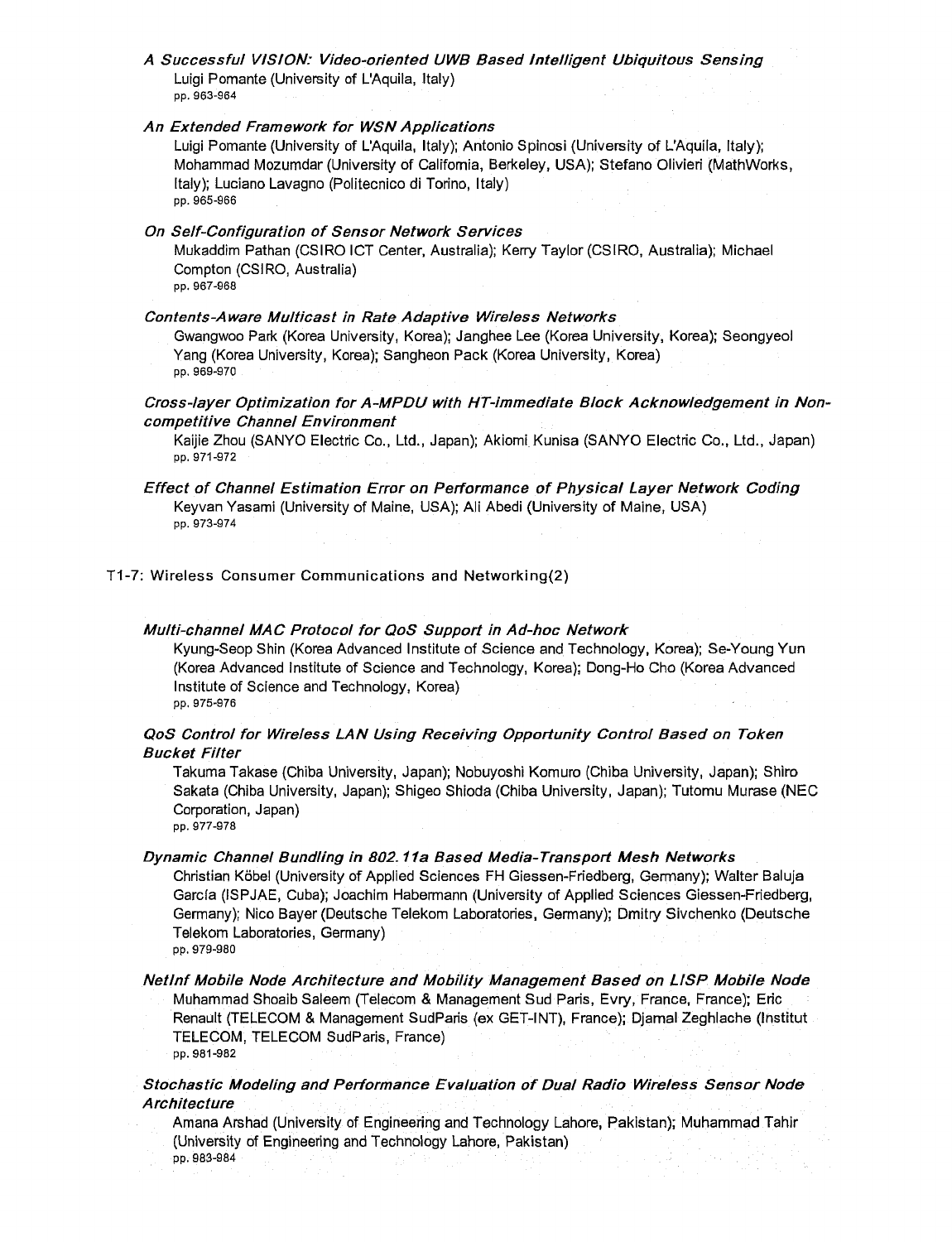# Leveraging Medium Contention for Distributed Channel Time Scheduling in Wireless Networks

Ju-lan Hsu (Samsung Electronics, USA); Huai-Rong Shao (Samsung Electronics, USA); Chiu Ngo (Samsung, USA) pp. 985-986

On Some Recent Results of Cellular Controlled Short-Range Communications Han Han (Tsinghua University, P.R. China); Hao Wang (Tsinghua University, P.R. China); Xiaokang Lin (Tsinghua University, P.R. China) pp. 987-988

#### T2-3: Service Management

#### Federated Homes: Secure Sharing of Home Services

Zohar Etzioni (Trinity College Dublin, Ireland); Kevin C Feeney (Trinity College Dublin, Ireland); John Keeney (Trinity College Dublin, Ireland); Declan O'Sullivan (Trinity College Dublin, Ireland) pp. 989-994

Automatic Phone Number Mapping Verification for Phone Number Based SIP Peering Eunsoo Shim (Avaya Labs Research, USA); Venkatesh Krishnaswamy (Avaya Labs Research, USA); Henning Schulzrinne (Columbia University, USA) pp. 995-999

#### Discovering Multiple Resource Holders in Query-Incentive Networks

Xin Jin (The University of Hong Kong, Hong Kong); Kuang Xu (MIT, P.R. China); Victor O. K. Li (University of Hong Kong, P.R. China); Yu-Kwong Kwok (University of Hong Kong, Hong Kong) pp. 1000-1004

# Extending Classic Telecommunication Addressing Schemes for Home Gateway Based User Content and Services Discovery

Da Zheng (Ericsson Ireland Research Centre, Ireland); Anne-Marie C. Bosneag (Ericsson Ireland Research Centre, Ireland); Sidath Handurukande (Ericsson Research Ireland, Ireland); David Cleary (Ericsson R&D, Ireland) pp. 1005-1010

# CAS: A SIP-based Proxy for the Provisioning of HTTP Session Mobility Michael O. Adeyeye (University of Cape Town, South Africa); Luca Foschini (University of Bologna, Italy)

pp. 1011-1015

# T2-4: WPAN Protocols and Analysis

# The Effect of Communication Pattern on Opportunistic Mobile Networks

Xiaoguang Fan (The University of Hong Kong, Hong Kong); Kuang Xu (MIT, P.R. China); Victor O. K. Li (University of Hong Kong, P.R. China); Guang-Hua Yang (The University of Hong Kong, Hong Kong) pp. 1016-1020

# An Analytical Approach to Optimization of Throughput for IEEE 802.15.4 Slotted CSMA/CA Networks

Hui Jing (The University of Tokyo, Japan); Hitoshi Aida (The University of Tokyo, Japan) pp, 1021-1025

# Joint Brightness Control and Data Transmission for Visible Light Communication Systems Based on White LEDs

Abu Bakar Siddique (University of Engineering and Technology Lahore, Pakistan); Muhammad Tahir (University of Engineering and Technology Lahore, Pakistan) pp. 1026-1030

A Robust Coexistence Scheme for IEEE 802.15.4 Wireless Personal Area Networks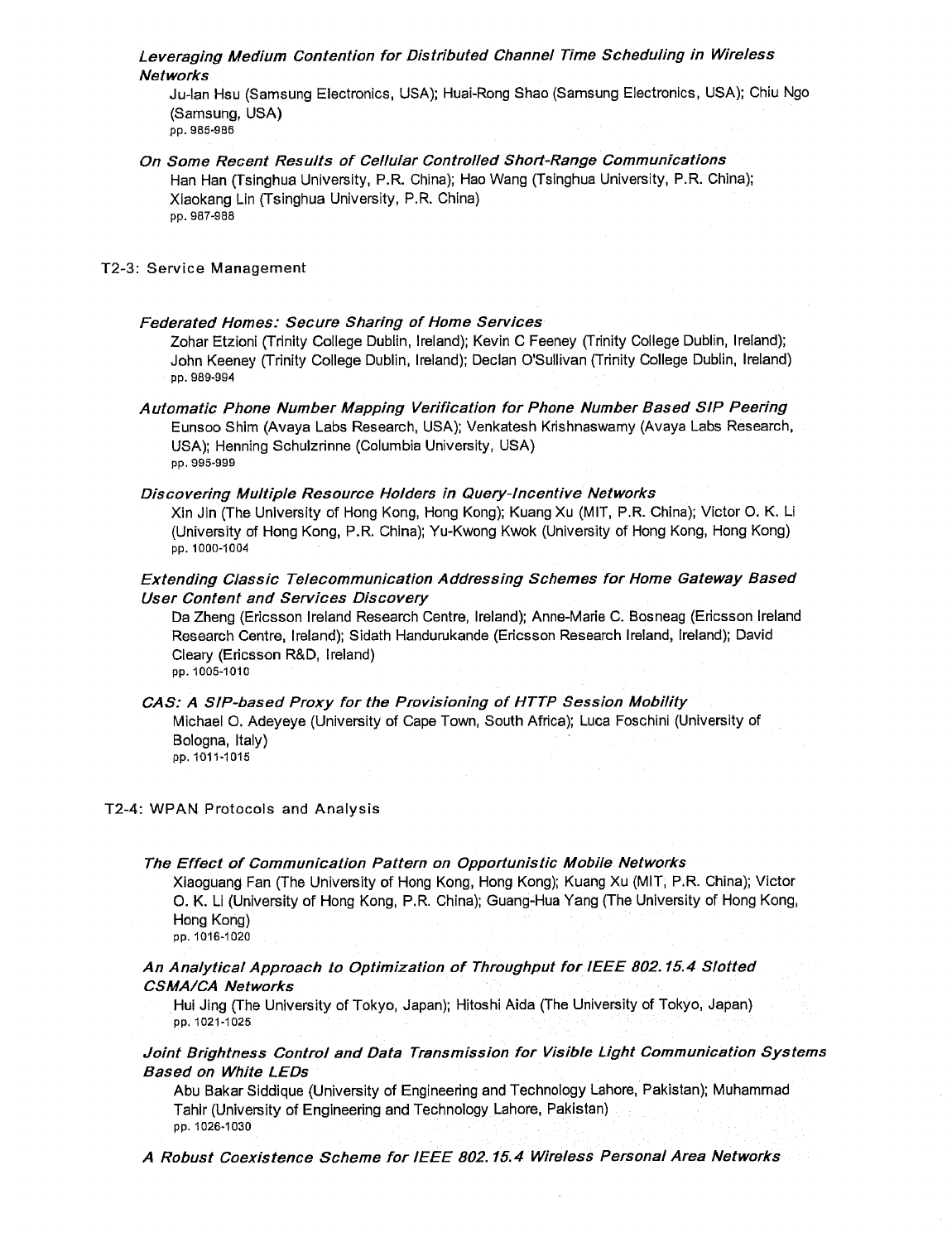Narjes Torabi (University of British Columbia, Canada); William Wong (Communications Research Centre of Canada, Canada); Victor CM Leung (The University of British Columbia, Canada) pp. 1031-1035

#### Cloaking RFID Tags

Paul Krier (Southern Methodist University, USA); Sai Nava Patanjali Seshabhattar (Revere Security, USA); Daniel W Engels (Revere Security, USA); Suku Nair (Southern Methodist University, USA) pp. 1036-1040

#### T2-5: Special Session Ecological Home Network

- Quality-aware Energy Routing Toward On-demand Home Energy Networking Kazumi Sakai (Kyoto University, Japan); Yasuo Okabe (Kyoto University, Japan) pp. 1041-1044
- High-definition Surveillance Camera Control System From Mobile Phones Norihiro Ishikawa (Komazawa Unversity, Japan); Takeshi Kato (NTT DoCoMo, Inc., Japan); Tomoyuki Osano (NTT DOCOMO, Inc., Japan) pp. 1045-1049

# Development and Evaluation of Smart Tap Type Home Energy Management System Using Sensor Networks

Keiichi Abe (Shizuoka⊡University, Japan) pp. 1050-1054

Cooperation Enforcement Based on Dynamic Pricing in Multi-Domain Sensor Network Zahra MohammadNejad (Azad University, Iran); Siavash Khorsandi (University, Iran) pp. 1055-1060

T2-2: Special Session on Scalable Adaptive Multicast in P2P Overlays

# On the Feasibility of Centrally-Coordinated Peer-To-Peer Live Streaming Roberto Roverso (Royal Institute of Technology (KTH), Sweden); Amgad Naiem (Cairo University, Egypt); Mohammed Reda (Peerialism Inc., Egypt); Mohammed El-Beltagy (Cairo University, Egypt); Sameh El-Ansary (Swedish Institute of Computer Science, Sweden); Nils Franzen (Peerialism Inc., Sweden); Seif Haridi (KTH - The Royal Institute of Technology, Sweden) pp. 1061-1065

#### Minimizing Service Disruption in Peer-to-Peer Streaming

Bo Liu (Huazhong University of Science and Technology, P.R. China); Fan Qiu (Vanderbilt University, USA) pp. 1066-1071

Robust Network Construction Method in Multiple Tree-Based Application Level Multicast Kazuya Takahashi (Graduate School of Information Science and Technology, Osaka University, Japan); Yusuke Hirota (Osaka University, Japan); Hideki Tode (Osaka Prefecture University, Japan); Koso Murakami (Osaka University, Japan) pp, 1072-1076

#### An Efficient Algorithm for Selection and Management of Island Multicast

Abbas Bradai (University of Bordeaux 1, France); Toufik Ahmed (University of Bordeaux-1 / CNRS-LaBRI, France)

pp. 1077-1082

# Application Layer Multicast Extensions to RELOAD

Mario Kolberg (University of Stirling, United Kingdom); John Buford (Avaya Labs Research, USA) pp. 1083-1087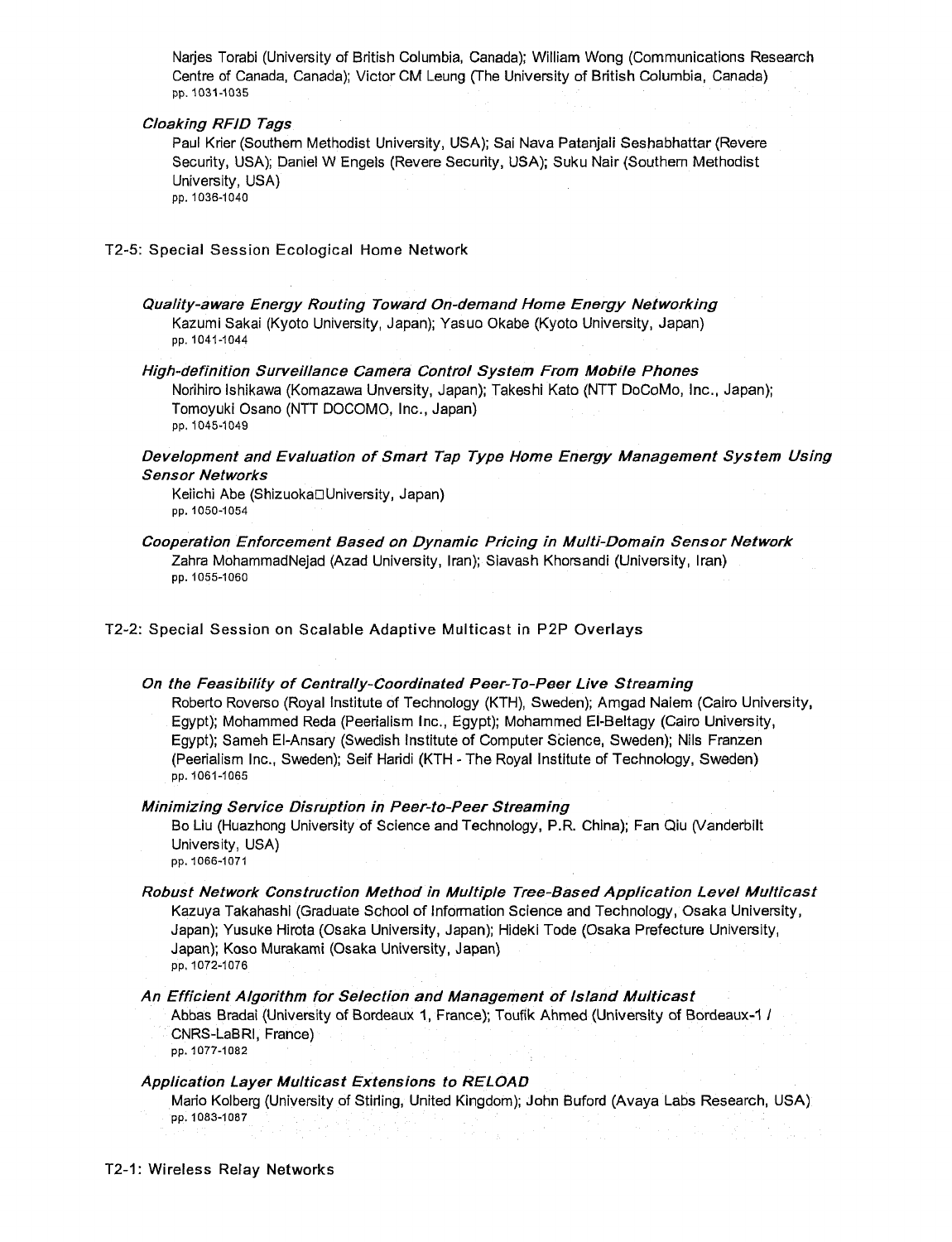- Spectral Efficiency and Energy Efficiency of Distributed Space-Time Relaying Models Le Quang Vinh Tran (IRISA, University of Rennes 1, France); Olivier Berder (IRISA, University of Rennes 1, France); Olivier Sentieys (IRISA, University of Rennes 1, France) pp. 1088-1092
- A Distributed Cross-Layer Relay Selection with Fairness Consideration Based on Buffer Management

Farimah Mapar (Iran University of Science and Technology, Iran) pp. 1093-1097

Power Control for Relay-Assisted Cognitive Radio Networks-Part I: Centralized Scenario Wei Liu (Beijing University of Posts and Telecommunications, P.R. China); Hao Hu (Chinese Academy of Sciences, P.R. China); Yahui Hu (IOA CAS, P.R. China); Hui Tang (IOA, Chinese Academy of Sciences, USA); Song Ci (University of Nebraska-Lincoln, USA) pp. 1098-1102

MAC Protocol for Cooperative Networks with Efficient Selection of Relay Terminals Benoit Escrig (Université de Toulouse, France) pp. 1103-1107

T2-6: Wireless Consumer Communications and Networking(3)

# Decision Tree Based Unsupervised Learning to Network Selection in Heterogeneous Wireless Networks

Ying Wang (Beijing University of Posts and Telecommunications, P.R. China); Ke Zhang (Beijing University of Posts and Telecommunications, P.R. China) pp. 1108-1109

# Per-station Performance in CSMA/CA Networks

Dmitri Moltchanov (Tampere University of Technology, Finland); Yevgeni Koucheryavy (Tampere University of Technology, Finland) pp. 1110-1111

Competition in Cognitive Radio Networks: Spectrum Leasing and Innovation

Luis Guijarro (Universitat Politecnica de Valencia, Spain); Vicent Pla (Universitat Politecnica de Valencia, Spain); Jose R Vidal (Universidad Politecnica de Valencia, Spain) pp. 1112-1113

Optimal Route Planning in Wireless Networks for Mobile Users with Incentive Mechanism Tutomu Murase (NEC Corporation, Japan); Takeshi Kakehi (Kyoto University, Japan); Gen Motoyoshi (NEC Corporation, Japan); Kyoko Yamori (Asahi University, Japan); Ryoichi Shinkuma (Kyoto University, Japan)

pp. 1114-1115

# Analysis of Amplify-and-Forward Cooperative Relaying with Adaptive Modulation in Nakagami-m Fading Channels

Annamalai Annamalai (Prairie View A&M University, USA); Bhuvan C Modi (Prairie View A & M University, USA); Ramesh Palat (Qualcomm, USA) pp. 1116-1117

# A Brief Survey of Access Control in Wireless Sensor Networks

Ismail Butun (University of South Florida, USA); Ravi Sankar (University of South Florida, USA) pp. 1118-1119

# Multi-User Support in Next Generation Wireless LAN

Chunhui Zhu (Samsung Electronics, USA); Youngsoo Kim (Samsung Electronics, Korea); Osama Aboul-Magd (Samsung Electronics, USA); Chiu Ngo (Samsung, USA) pp. 1120-1121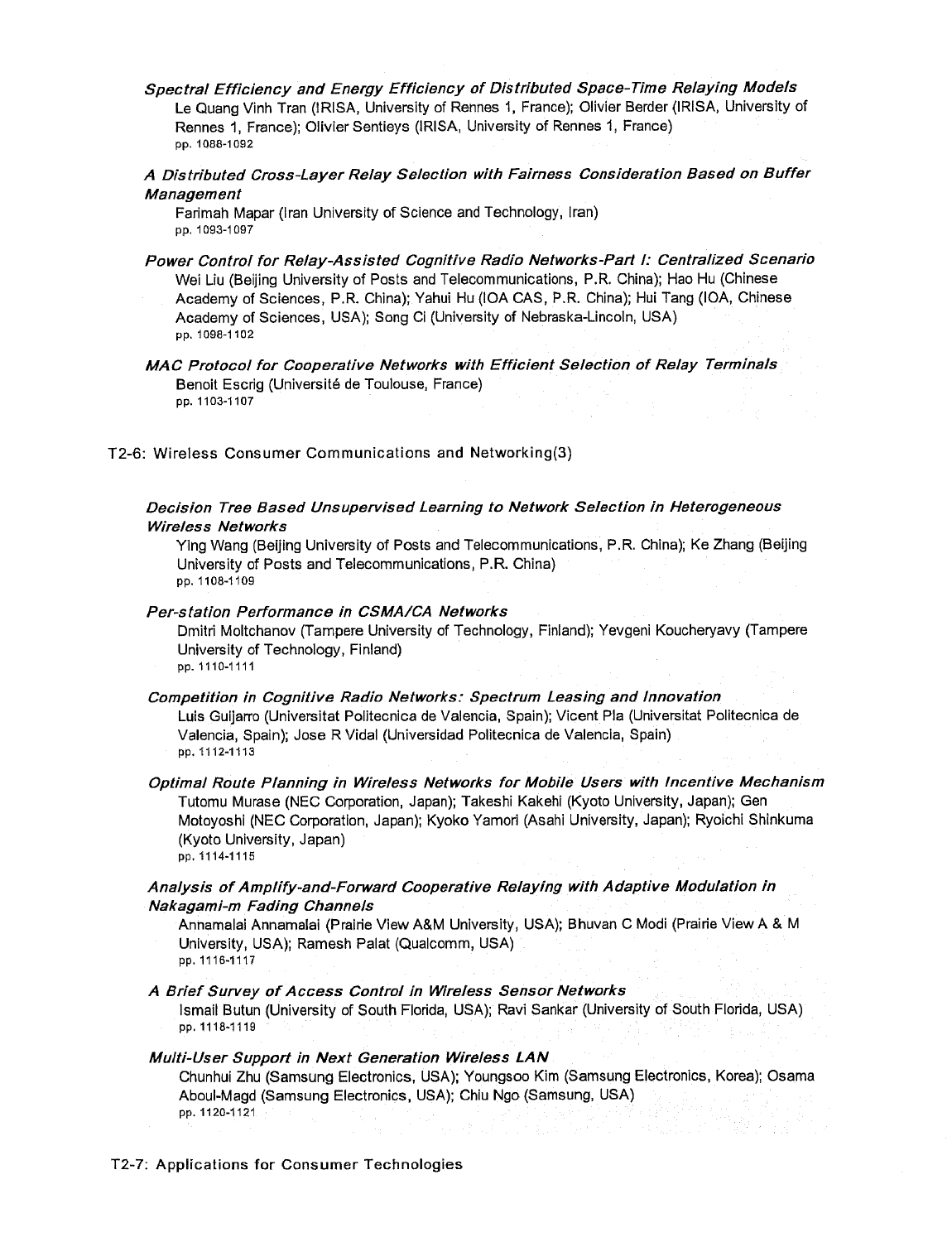An Optimization of ITU-T Wideband Codec G.711.1 on ARM Processor

Ngoc Son Han (Electronics and Telecommunications Research Institute, Korea); Woon Seob So (Electronics and Telecommunications Research Institute, Korea); Kim Doyoung (Electronics and Telecommunications Research Institute, Korea) pp. 1122-1123

# Opportunistic Relay Selection Scheme with Frame Aggregation

Taewon Song (Korea University, Korea); Wonjung Kim (Korea University, Korea); Sangheon Pack (Korea University, Korea)

pp. 1124-1125

#### Development and Optimization of Cache Element for Access Layer

Boaz Benmoshe (Ariel University Center, Israel); Amit Dvir (Budapest University of Technology and Economics, Hungary); Adi Rotman (Ariel University Center of Samaria, Israel) pp. 1126-1127

- Link Sharing for Service Continuity in Multi-Service on One Terminal (MSOT) Scenario Jun Yuan (Beijing University of Posts and Telecommunications, P.R. China); Ying Wang (Beijing University of Posts and Telecommunications, P.R. China) pp. 1128-1129
- Enterprise Femtocell Network Optimization Based on Neural Network Modeling Yizhe Li (Beijing University of Posts and Telecommunications, P.R. China); Zhiyong Feng (Beijing University of Posts and Telecommunications, P.R. China) pp. 1130-1131

#### NeMHIP: An Enhanced HIP Based NEMO Protocol

Nerea Toledo (University of The Basque Country, Spain); Jean-Marie Bonnin (Telecom Bretagne, France); Maria Victoria Higuero (University of the Basque Country, Spain); Eduardo Jacob (University of the Basque Country, Spain) pp. 1132-1133

#### T3-5: P2P Content Distribution

Efficient Content Distribution in an Information-centric Hybrid Mobile Network Anders Lindgren (Swedish Institute of Computer Science, Sweden) pp. 1134-1138

# Server-Assisted Peer-Based Error Recovery Protocol for the IPTV Networks

Aytac Azgin (Georgia Institute of Technology, USA); Yucel Altunbasak (Georgia Institute of Technology, USA)

pp. 1139-1144

# Analysis of Price Competition Under Peering and Transit Agreements in Internet Service Provision to Peer-to-Peer Users

Luis Guijarro (Universitat Politecnica de Valencia, Spain); Vicent Pla (Universitat Politecnica de Valencia, Spain); Jose RVidal (Universidad Politecnica de Valencia, Spain); Jorge Martinez-Bauset (Universidad Politécnica de Valencia, Spain) pp. 1145-1149

#### T3-6: Power Efficient Protocols

# Power Saving Mobile Sensor Networks by Relay Communications

Yuki Iwanari (Kyoto University, Japan) pp. 1150-1154

# A Power Efficient MAC Protocol for Implant Device Communication in Wireless Body Area **Networks**

Moshaddique Al Ameen (Inha University, Korea); Jingwei Liu (Xidian University, P.R. China);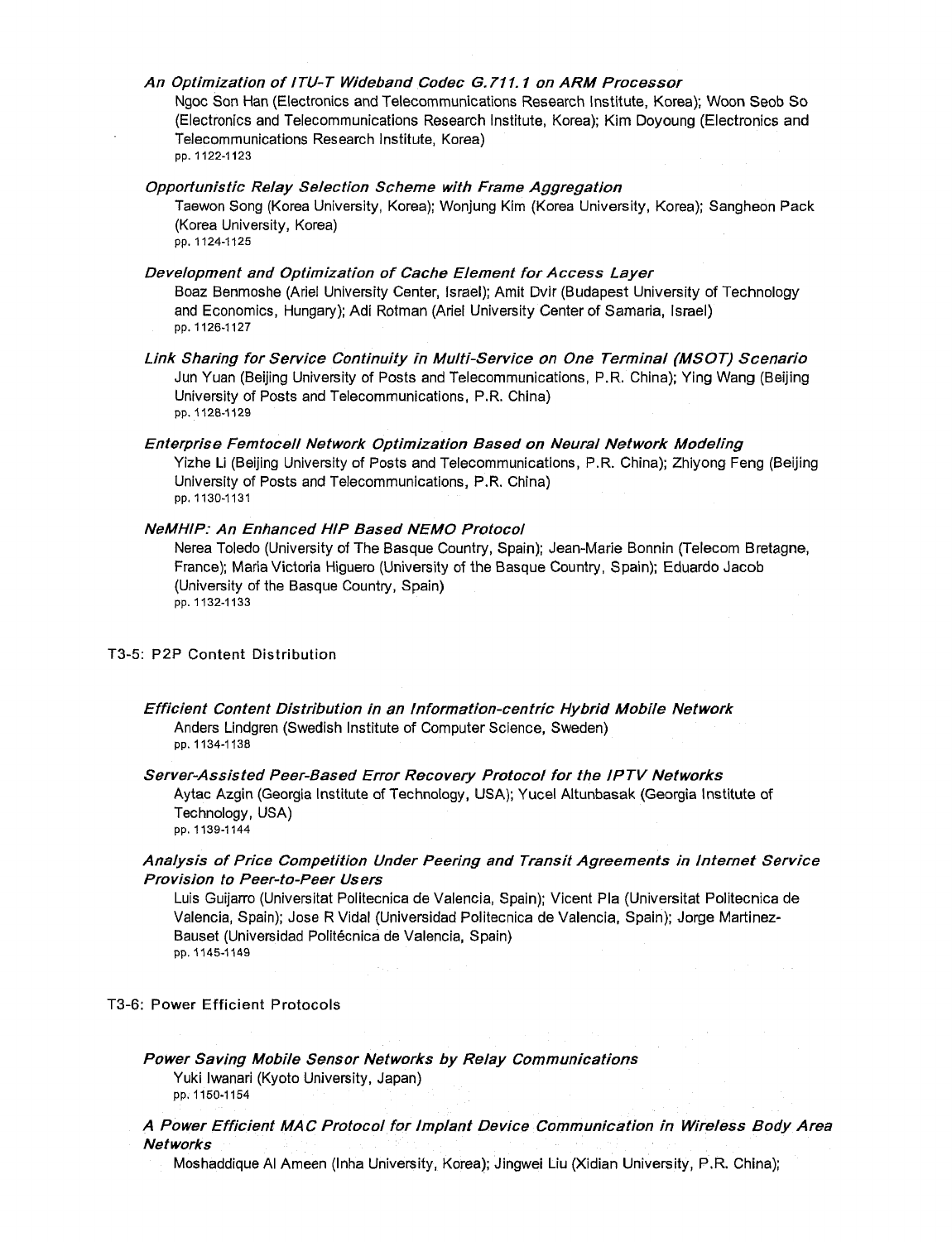Sana Ullah (Inha University, Korea); Kyung Sup Kwak (Inha University, Korea) pp. 1155-1160

#### T3-2: Special Session on Smart Grids - Emerging Services and Networks

# Secure, Intuitive and Low-Cost Device Authentication for Smart Grid Networks

Erman Ayday (Georgia Institute of Technology, USA); Sridhar Rajagopal (Samsung Telecommunications America, USA) pp. 1161-1165

#### Accountability in Smart Grids

Jing Liu (The University of Alabama, USA); Yang Xiao (The University of Alabama, USA); Jingcheng Gao (The University of Alabama, USA) pp. 1166-1170

#### Secure Communications in the Smart Grid

Jeffrey Naruchitparames (University of Nevada, Reno, USA); Mehmet Hadi Gune§ (University of Nevada, Reno, USA); Cansin Evrenosoglu (University of Nevada - Reno, USA) pp. 1171-1175

# Sensor Network Web Services for Demand-Side Energy Management Applications in the Smart Grid

Omar Asad (University of Ottawa, Canada); Melike Erol-Kantarci (University of Ottawa, Canada); Hussein Mouftah (University of Ottawa, Canada) pp. 1176-1180

#### T3-3: Special Session on Virtualization for CE Devices

#### Android as a Server Platform

Masashi Toyama (Nippon Telegraph and Telephone Corporation, Japan); Shunsuke Kurumatani (NTT, Japan); Joon Heo (NTT Corporation, Japan); Kenji Terada (NTT, Japan); Eric Y. Chen (NTT Corporation, Japan) pp. 1181-1185

#### Maximizing Synchronization Coverage Via Controlling Thread Schedule

HyoYoung Kim (Samsung Electronics, Korea); DaeHyun Cho (Samsung Electronics, Korea); Sungdo Moon (Samsung Electronics, Korea) pp. 1186-1191

PARFAIT: A New Scheduler Framework Supporting Heterogeneous Xen-ARM Schedulers Jae Woo Jeong (Korea University, Korea); See-Hwan Yoo (Korea University, Korea); Chuck Yoo (Korea University, Korea) pp. 1192-1196

#### T3-1: Network Coding Approaches

# Impact of Traffic Pattern on Benefits of Practical Multi-hop Network Coding in Wireless Networks

Huan Wang (University of Science and Technology of China, P.R. China); Kaiping Xue (University of Science and Technology of China, P.R. China); Peilin Hong (USTC, P.R. China); Hancheng Lu (University of Science and Technology of China, P.R. China) pp. 1197-1201

Space-Time Network Coding with Optimal Node Selection for Amplify-and-Forward Cooperative Networks

Mohammed W. Baidas (Virginia Tech, USA); Allen B. MacKenzie (Virginia Tech, USA) pp. 1202-1206